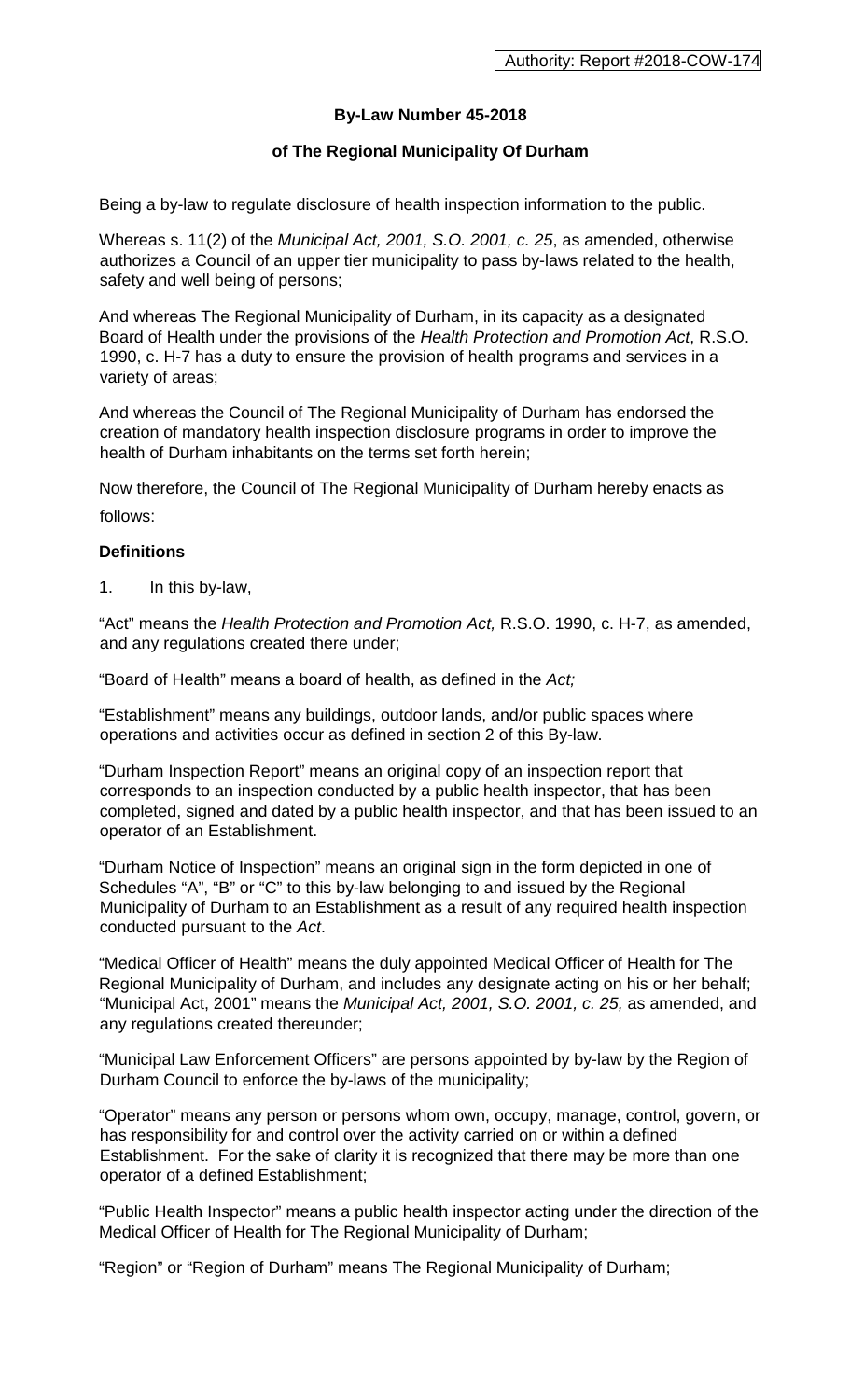# **Application**

- 2. This by-law shall apply to the following Establishments in the Region of Durham:
	- a) All Class A and B pools and class C facilities, public spas and recreational water facilities pursuant to R.R.O. 1990, Reg. 565 under the Health Protection and Promotion Act, R.S.O. 1990, c.H.7,
	- b) Recreational Camps pursuant to O. Reg. 503/17 under the Health Protection and Promotion Act, R.S.O. 1990, c.H.7,
	- c) Licensed child care settings pursuant to O. Reg 137/15 under the Child Care and Early Years Act, 2014, S.O. 2014, c. 11, and
	- d) Small Drinking Water Systems pursuant to O. Reg. 319/08 under the Health Protection and Promotion Act, R.S.O. 1990, c.H.7.

### **Posting Requirement**

- 3. Every Operator of an Establishment shall keep posted in the Establishment, in a conspicuous location at or near the entrance or entrances of such establishment and clearly visible to members of the public, the Durham Notice of Inspection.
- 4. Where an Establishment does not have a defined entrance or entrances at which the Durham Notice of Inspection may be posted, then the Operator shall ensure that the Durham Notice of Inspection is posted at a location clearly visible to members of the public.
- 5. Every Operator of an Establishment shall keep a copy of the most recent Durham Inspection Report readily available and shall produce same for viewing by a Public Health Inspector or member of the public upon request.
- 6. Every Durham Notice of Inspection shall remain the property of the Region of Durham.
- 7. No person shall deface, alter or remove any Durham Region Notice of Inspection properly posted in an Establishment.

#### **Enforcement**

- 8. All Public Health Inspectors exercising their duties pursuant to this by-law are hereby appointed as Municipal Law Enforcement Officers for that purpose.
- 9. A Public Health Inspector may enter and have access to, through and over any Establishment, at any reasonable time, for the purposes of enforcing this by-law or the exercise of any power or duty under this by-law or the *Act*.
- 10. An Operator shall return to Durham Region any Durham Notice of Inspection and/or Sign Holder upon the request of a Public Health Inspector.

#### **Obstruction**

11. No person shall hinder or obstruct a Public Health Inspector lawfully carrying out a power, duty or direction under this by-law

### **Offences**

- 12. Any person who contravenes any provision of this by-law is guilty of an offence and upon conviction is liable to a fine in accordance with the *Provincial Offences Act*, R.S.O. 1990, c. P.33, as amended.
- 13. Part 1 Provincial Offences Act offences and fines may apply to specific contraventions of the by-law as indicated in Schedule "D" to this By-law.